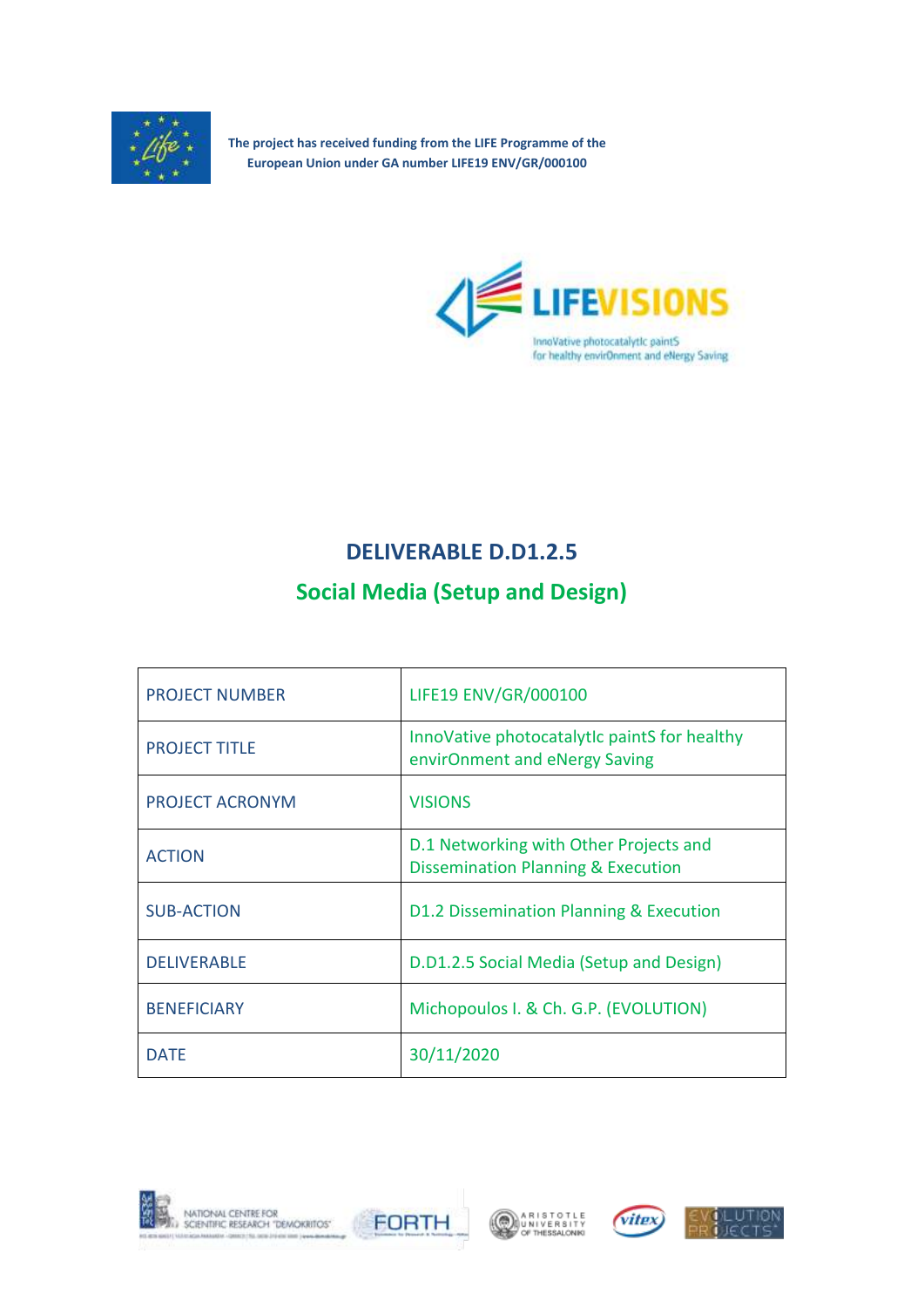## **TABLE OF CONTENT**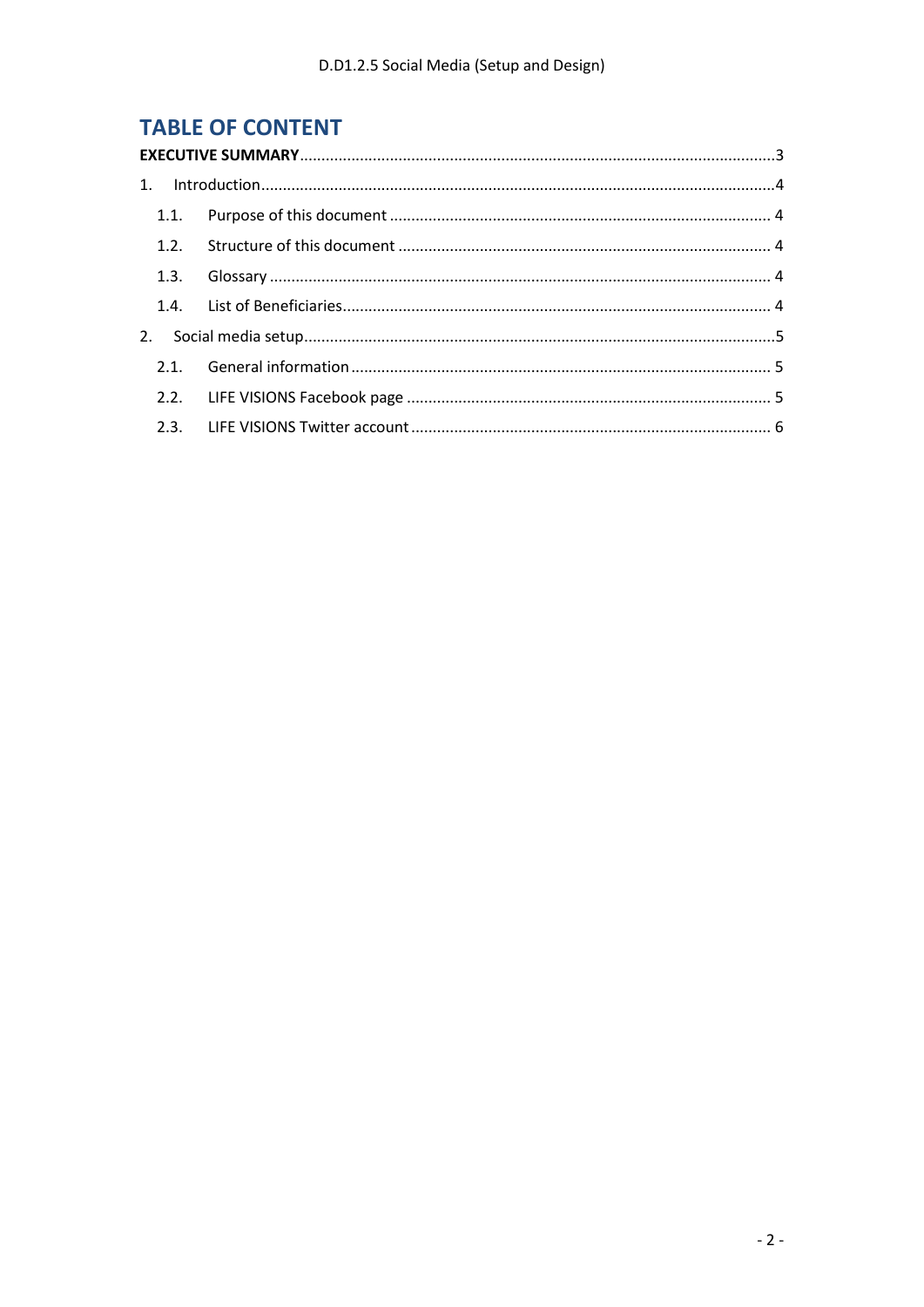#### <span id="page-2-0"></span>**EXECUTIVE SUMMARY**

The VISIONS project aims at upscaling innovative photocatalytic paint, improving the quality of the indoor environment while it will enable significant energy savings in buildings.

The objective of the deliverable D.D1.2.4 is to present the LIFE VISIONS' project website developed as a main dissemination tool in order to provide regular, up-todate releases of information on project results.

EVOLUTION undertook the setup and design of project's social media accounts and specially the setup of the twitter account and the facebook page.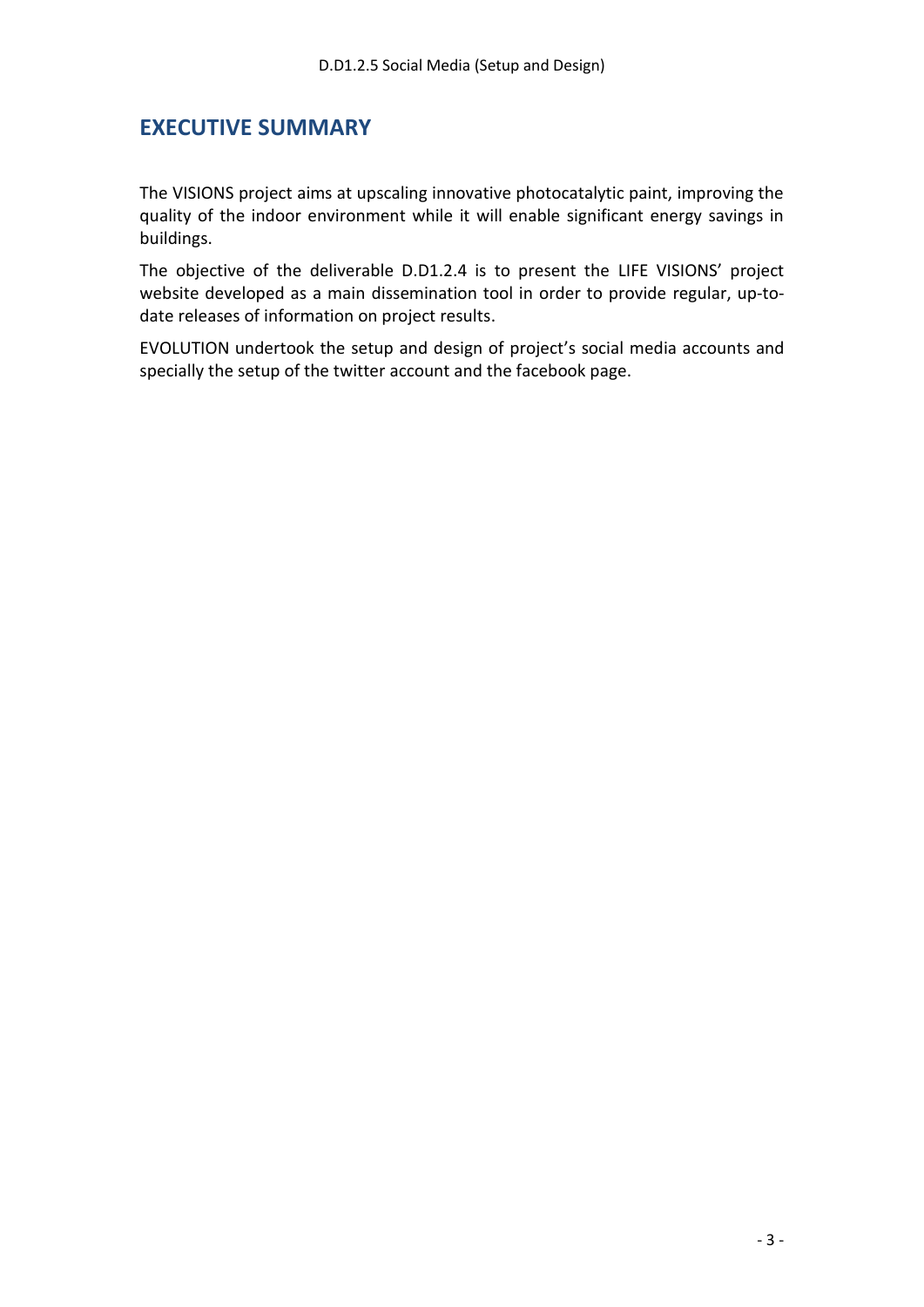## <span id="page-3-0"></span>1. Introduction

This document is the deliverable "D.D1.2.5 Social Media (Setup and Design)" of the EU‐funded project VISIONS, describing the setup and design of the project social media accounts, which will be a basic dissemination tool to reach each target audience.

### <span id="page-3-1"></span>1.1.Purpose of this document

Social media, as referred above, will be used as a distribution channel, aiming to reach both public experts target groups. They will be used for disseminating the project's results. This include both representation across different social platforms and involving user feedback from the general public. The purpose of the dissemination elements is to use them widely for VISIONS advertisement, through newsletters, press releases, events attendance and other means of dissemination. Social media is a driving force to ensure reaching the largest audience possible.

#### <span id="page-3-2"></span>1.2.Structure of this document

The document is arranged into two main sections.

Section 1 of the document introduces the VISIONS project and explains the purpose of this document.

Section 2 presents the setup of the social media accounts of the project.

#### <span id="page-3-3"></span>1.3.Glossary

| EU        | European Union         |
|-----------|------------------------|
| <b>FB</b> | Facebook               |
| GA        | <b>Grand Agreement</b> |

#### <span id="page-3-4"></span>1.4.List of Beneficiaries

| <b>NCSRD</b>     | National Center for Scientific Research DEMOKRITOS                                                                   |
|------------------|----------------------------------------------------------------------------------------------------------------------|
| <b>AUTH</b>      | ARISTOTELIO PANEPISTIMIO THESSALONIKIS (Aristotle University of<br>Thessaloniki - Special Account of Research Funds) |
| <b>EVOLUTION</b> | Michopoulos I. & Ch. G.P.                                                                                            |
| <b>FORTH</b>     | Foundation of Research and Technology - Hellas                                                                       |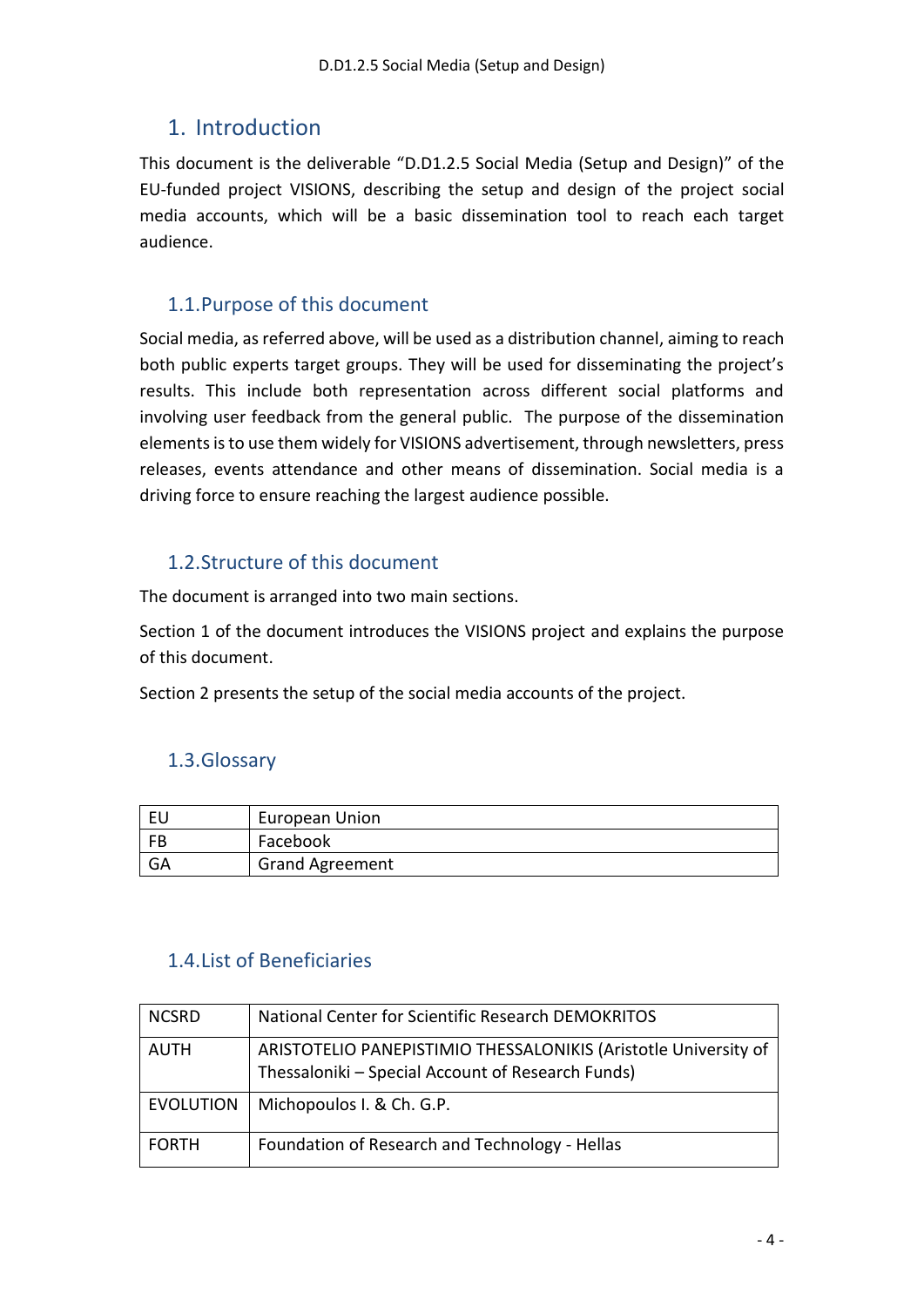| <b>VITEX</b> | YANNIDIS BROTHERS S.A. - INDUSTRIAL - COMMERCIAL -   |  |
|--------------|------------------------------------------------------|--|
|              | CHEMICAL-TECHNICAL AND HOTEL BUSINESS COMPANY HERMES |  |

## <span id="page-4-0"></span>2. Social media setup

#### 2.1. General information

<span id="page-4-1"></span>The intervention on social media takes into account three main different audience groups: General Public, Academia, Managers of Businesses in the building sector and Energy inspectors. During the publishing consequently specific channels will be created, diversify the information release (e.g. social vs scientific events), use different registries (sensitive approach, lay language, scientific language). All the project partners will be engaged in social network dissemination activities and will collaborate to animate these profiles with periodic posts.

The development of the presence on social networking platforms, Twitter and Facebook is presented below.

#### <span id="page-4-2"></span>2.2. LIFE VISIONS Facebook page

The project Facebook page is available as [LifeVisions](https://www.facebook.com/LifeVisionsGR/). (@LifeVisionsGR)



The FB page will be used to engage citizens, create a network using a common language. Facebook account will be more active at a later stage once more concrete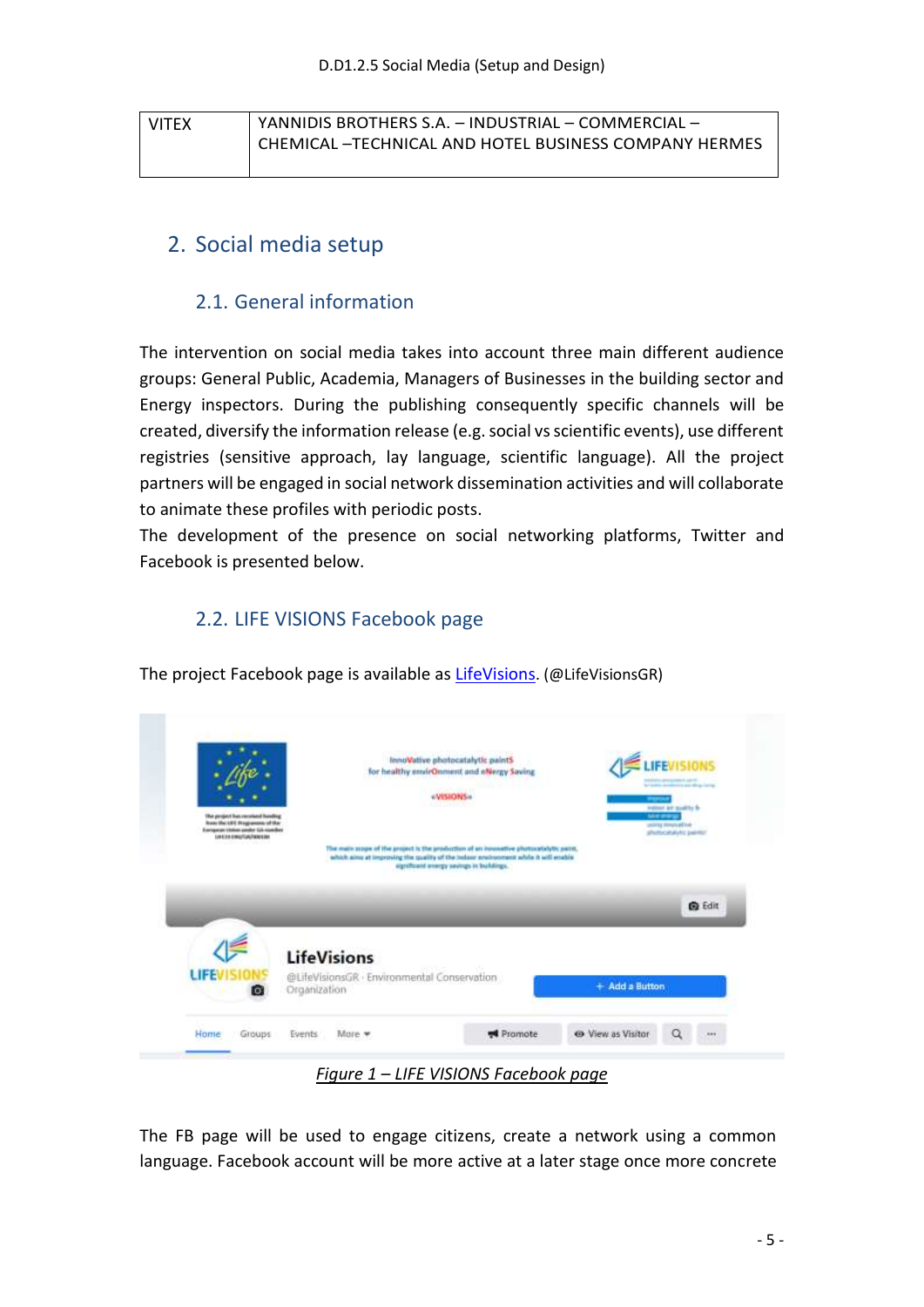information is able to be disseminated, as Facebook usually requires more detailed posts.

Facebook page will be used to continue outreach to stakeholders and the general public. The content will be fed from the growing content on the project's website, which will host all information on the project, the consortium and all the work being done over the next 3 years.

The full version of project logo is used as the profile picture of FB page, while the banner presented on figure 2 is used as cover page, which contains the acronym and title of the project.







are also displayed, accompanied with the refer on the receiving funding from the LIFE programme: *The project has received funding from the LIFE Programme of the European Union under GA number LIFE19 ENV/GR/000100".*

## <span id="page-5-0"></span>2.3. LIFE VISIONS Twitter account

The project Twitter account is available as [LifeVisionsGR,](https://twitter.com/gr_visions) (@gr\_visions)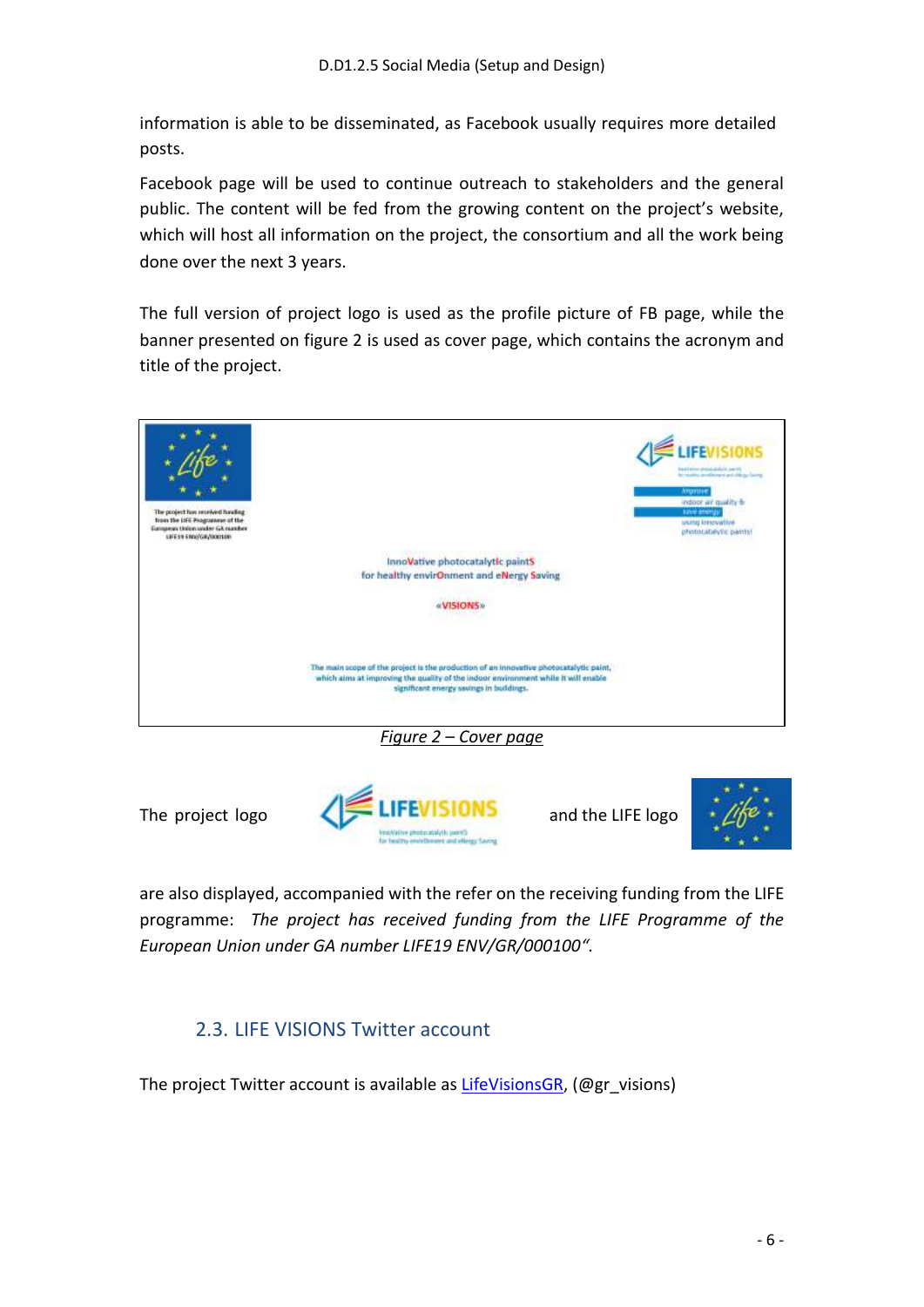

The VISIONS Twitter account will be used to post comments and news about the achievements of the project, and also to promote the project's reports and events.

Through Twitter account, the project will both communicate and disseminate work being done within the project. This includes the announcement of updates during the project, information on the work being carried out by each partner, announcement of congresses/events/seminars and lastly, the dissemination of the work produced.

The content on Twitter account will be a mixture of project news announcements (linked to more detailed announcements on the project website), updates on activities the project is involved in or being showcased at, as well as relevant interaction such as 'retweets' (sharing) of posts by project partners or stakeholders of interest.

The VISIONS social media team will invite all members of the consortium, as well as stakeholders interested in the projects, to engage with the account, share updates and increase coverage and traffic to the VISIONS Twitter account by addressing Tweets to the attention of the account by including the appropriate tag in their Tweets and/or by using relevant hashtags. In particular, re‐twitting of posts from the organizational profiles of the partners will allow fostering the visibility of the project tweets among the consolidated network of followers of the partners' organizations.

The content will be fed from the growing content on the project's website, which will host all information on the project, the consortium and all the work being done over the next 3 years.